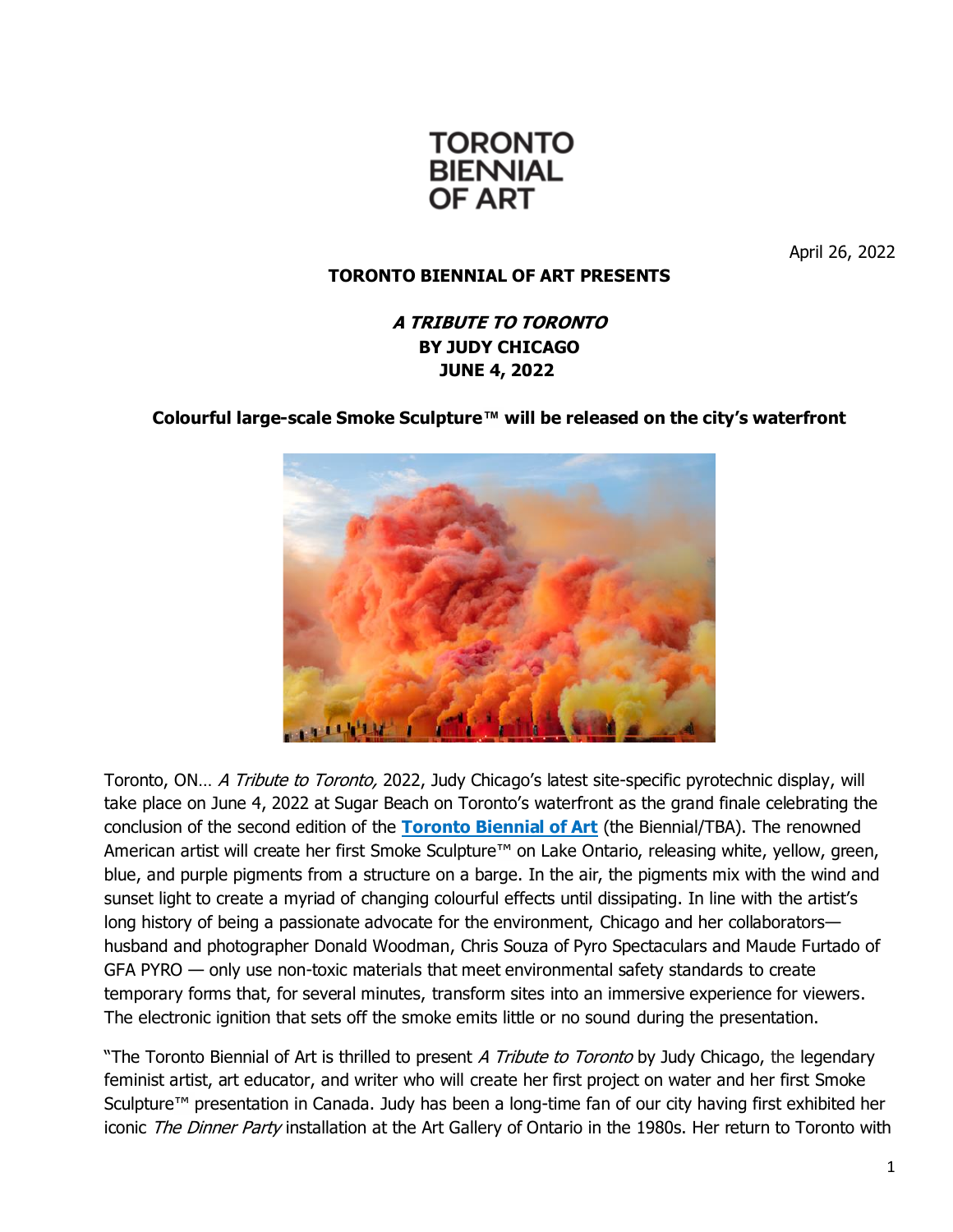this work provides an exciting opportunity for our community and the art world to experience art history in the making," said Patrizia Libralato, Executive Director of the Toronto Biennial of Art.

A Tribute to Toronto is commissioned by TBA and made possible with the generous support of Menkes Developments, ArtworxTO: Toronto's Year of Public Art 2021-2022, the Delaney Family Foundation, Waterfront Toronto, the Waterfront BIA, and the Women Leading Initiative.



Chicago first turned to pyrotechnics as an artistic material in the late 1960s in an effort to feminize the atmosphere at a time when the California art scene, where she was active, was male-dominated. Between 1968 and 1974, she executed a series of increasingly complex firework pieces that involved site-specific performances around California. Chicago began to create more ambitious projects and, over time, has created over fifty such works to impermanently transform beaches, parks, forests, deserts, construction sites, and museum exteriors with whirling plumes of brilliant pigments, guided by her principle that colour is a metaphor for emotive states. "Colour is the through line in my work, whether ephemeral or explored in more tangible forms such as paintings or sculpture. Colour is a doorway to many aspects of the human condition," said Chicago.

Chicago's experiments with pyrotechnics emerged in parallel with the rise of Land Art in the 1960s and 1970s, a movement that the artist's work implicitly critiqued as being hyper-masculine and founded on large-scale interventions into the earth. Her fireworks archive is now housed at the Nevada Museum of Art which has resulted in exhibitions and presentations on her unique form of Land Art.

| <b>WHAT</b>           | A Tribute to Toronto, by Judy Chicago<br><b>Toronto Biennial of Art</b>                                                                                                                                                                                                                                       |
|-----------------------|---------------------------------------------------------------------------------------------------------------------------------------------------------------------------------------------------------------------------------------------------------------------------------------------------------------|
| <b>WHEN</b>           | Saturday, June $4 \mid$ Time: 8:00pm to 8:45pm<br>Sunday, June 5, Rain Date   Time: 8:00pm to 8:45pm                                                                                                                                                                                                          |
|                       | Time subject to change. Please visit our website here for the<br>most up to date information.                                                                                                                                                                                                                 |
| <b>WHERE</b>          | Sugar Beach                                                                                                                                                                                                                                                                                                   |
|                       | The Water's Edge Promenade                                                                                                                                                                                                                                                                                    |
|                       | 11 Dockside Drive, Toronto                                                                                                                                                                                                                                                                                    |
|                       | <b>Click here for location details</b>                                                                                                                                                                                                                                                                        |
| <b>PUBLIC PROGRAM</b> | Chicago and TBA curator, Candice Hopkins, will present a<br>conversation about the artist's practice and A Tribute to<br>Toronto at the Art Gallery of Ontario (AGO) on Wednesday,<br>June 1, 2022, at 7:00 pm at Baillie Court. The talk, moderated<br>by AGO Curator of Modern and Contemporary Art, Xiaoyu |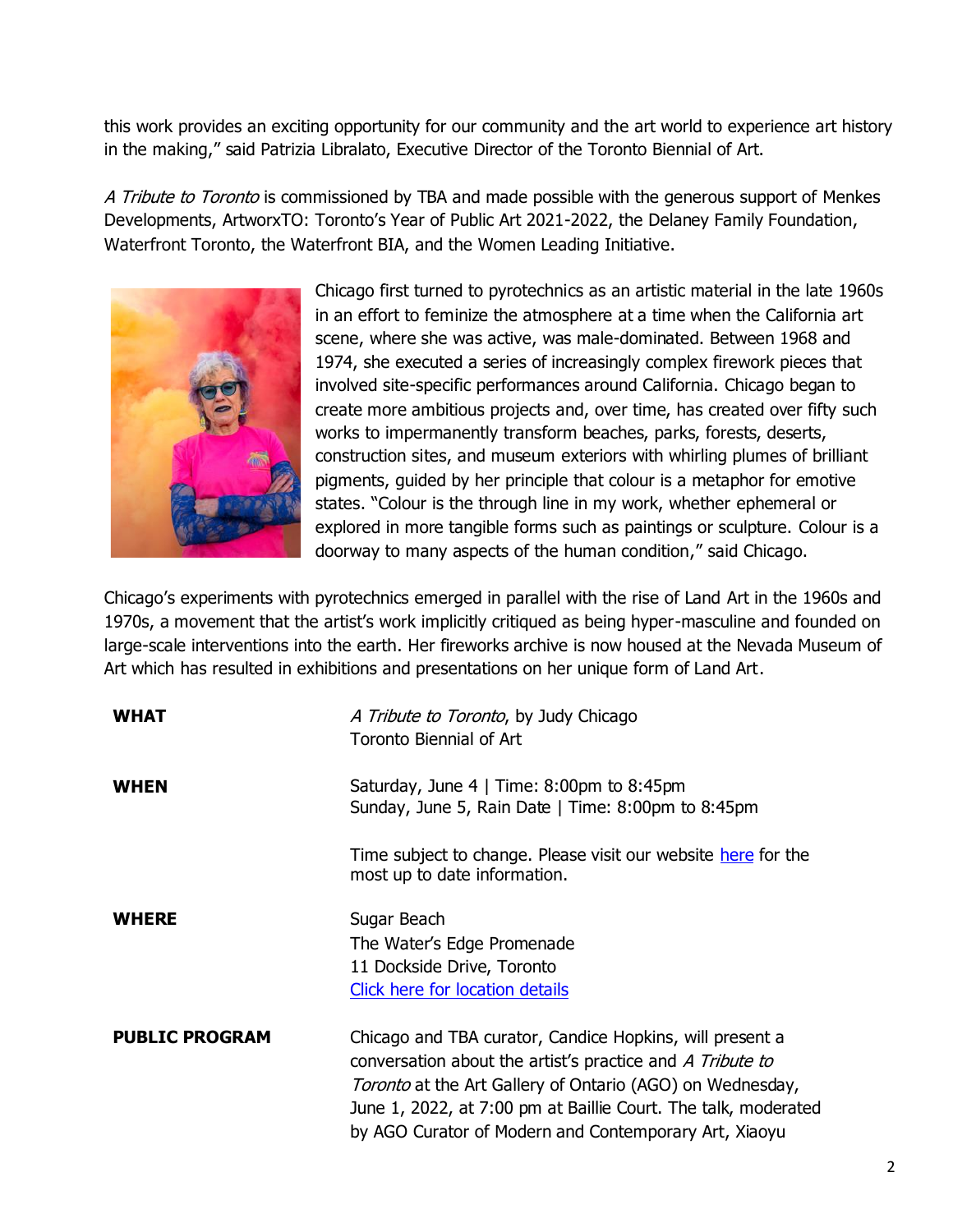Weng, is free and open to the public, however registration is required. Please visit the [AGO website](https://ago.ca/events/judy-chicago-conversation) for further details.

#### **TBA Donors and Supporters**

The Toronto Biennial of Art is grateful to all 2022 contributing donors for their generous support. Major funders to-date include: The Pierre Lassonde Family Foundation; Scotia Wealth Management; The Michael and Sonja Koerner Charitable Foundation; RBC Foundation; Polar Foundation; Menkes Developments; Castlepoint Numa; Michelle Koerner & Kevin Doyle; Kilmer Mattamy Tricon; Newpoint Developments Inc.; the Delaney Family Foundation; The Rossy Foundation; Age of Union Alliance; The Jack Weinbaum Family Foundation; TD Bank Group; Partners in Art; CIBC; The Donald R. Sobey Family Foundation; Woodbridge Investments Corporation; Ron Kimel and Family; Eleanor and Francis Shen; The Hal Jackman Foundation; Miranda Hubbs; Nutrien; Yamana Gold Inc.; Waterfront BIA; Waterfront Toronto; Stratus Vineyards; Teknion Corporation; Cadillac Fairview Corporation; and the Daniels Corporation with W.J. Properties. Much gratitude and thanks to our many other generous donors, including our [Founding Supporters.](https://torontobiennial.org/donors-and-supporters/)

TBA is also grateful for our government supporters: Government of Canada; Government of Ontario; City of Toronto; Canada Council for the Arts; Ontario Cultural Attractions Fund of the Government of Ontario through the Ministry of Heritage, Sport, Tourism and Culture Industries, administered by the Ontario Cultural Attractions Fund Corporation; ArtworxTO: Toronto's Year of Public Art 2021-2022; Ontario Arts Council; Social Sciences and Humanities Research Council; the Toronto Arts Council; City of Mississauga; the Institut Français, French Consulate in Toronto, with the support of the Consulate General of France in Toronto; Japan Foundation; SAHA Association; and the Council for Canadian American Relations.

TBA acknowledges the support of our media partners to-date: Akimbo; blogTO, Cineplex Media; NOW Magazine; Pattison Outdoor Advertising; St. Joseph Communications; Toronto Star; West End Phoenix; the Toronto Transit Commission; and Yonge-Dundas Square.

#### **About the Toronto Biennial of Art**

The Toronto Biennial of Art is Canada's leading visual arts event focused exclusively on contemporary art from around the world. For 10 weeks every two years, local, national, and international Biennial artists transform Toronto and its partner regions with free exhibitions, performances, and learning opportunities. Grounded in diverse local contexts, the Biennial's city-wide programming aims to inspire individuals, engage communities, and contribute to global conversations.

The Toronto Biennial of Art launched in 2019 and was a popular and critical success. The Biennial provides expanded understandings of contemporary art practices and is building a legacy of free, inclusive, and accessible contemporary arts programming in Toronto, Mississauga, and their surrounding communities.

For more information, visit: torontobiennial.org, @torontobiennial, and #TOBiennial22 on Facebook, Twitter, and Instagram.